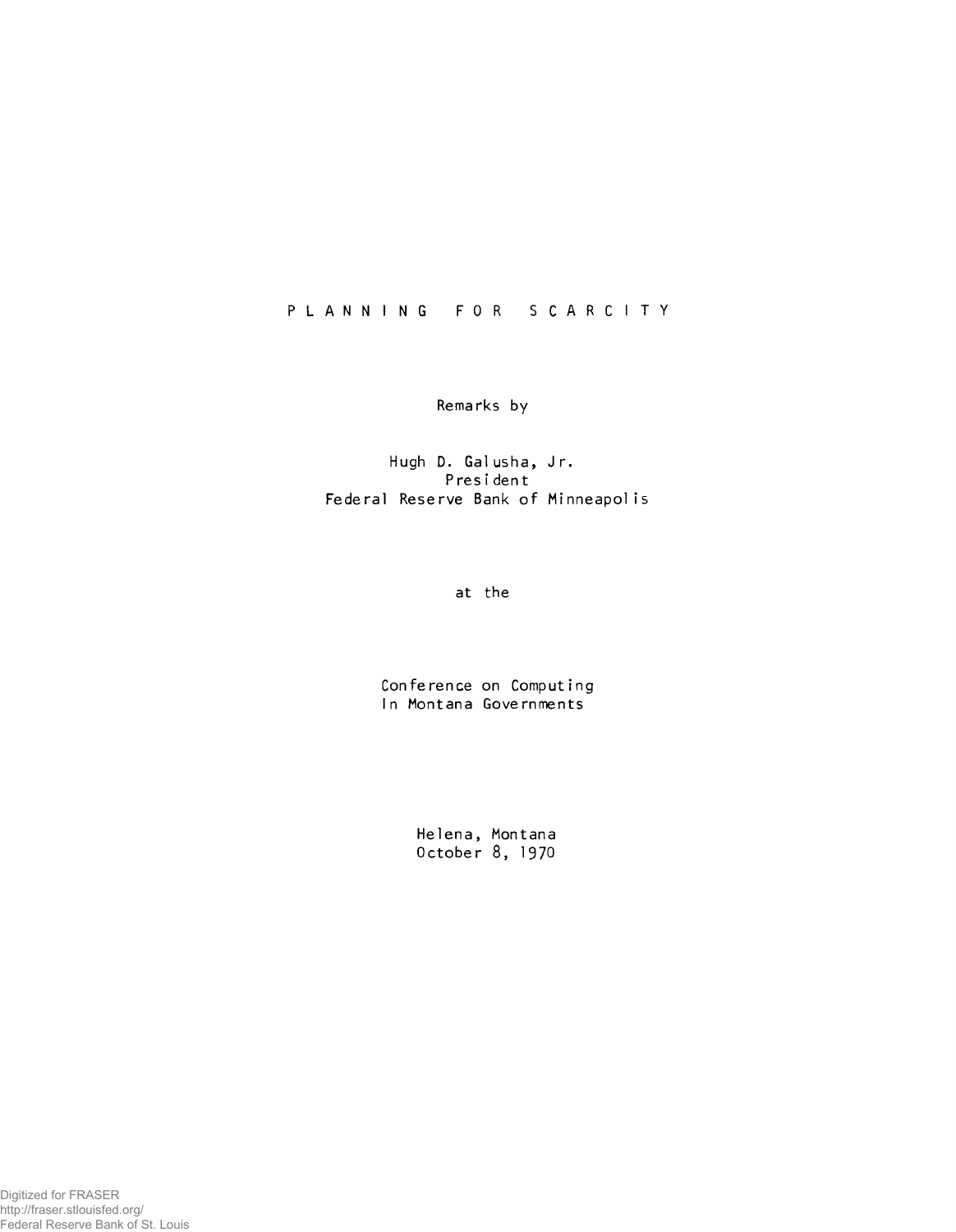## **PLANNING FOR SCARCITY**

Three weeks ago we held the first of a series of seminars at the Federal Reserve Bank of Minneapolis to discuss different parts of our longrange planning effort that has been underway this last year. Quite appropriately this first seminar was devoted to an analysis of computer and communication technology. That discussion, like yours in this meeting, was concerned with the what, how, why, and who of storing, transferring and retrieving economic data. In these few minutes I'd like to try to apply some of the ideas developed in our study.

What data is easily answered. It is any data essential to the survival of man or his institutions. In one of its simpler forms, it is data about ownership of money claims. For example, instead of a check as the instrument of transfer of funds from A to B, there will be an electrical impulse to settle the transaction. With the per item cost of a credit card transaction at fifty cents, and that of a check at twenty cents, the seven and one-half cents per item cost of a direct fund transfer by electronic impulse is a powerful incentive.

In its most complex and sophisticated form, the data to be handled will be that which is produced ahead of the fact of its occurrence. I'm referring to simulation techniques and model building, both of which involve the assembly of historical data -- that is, facts which have occurred -- in equations based upon their relationships to each other, so that the results of different action alternatives in the future can be simulated without the **pain of actual experience. This is not Buck Rogers speaking; most of the**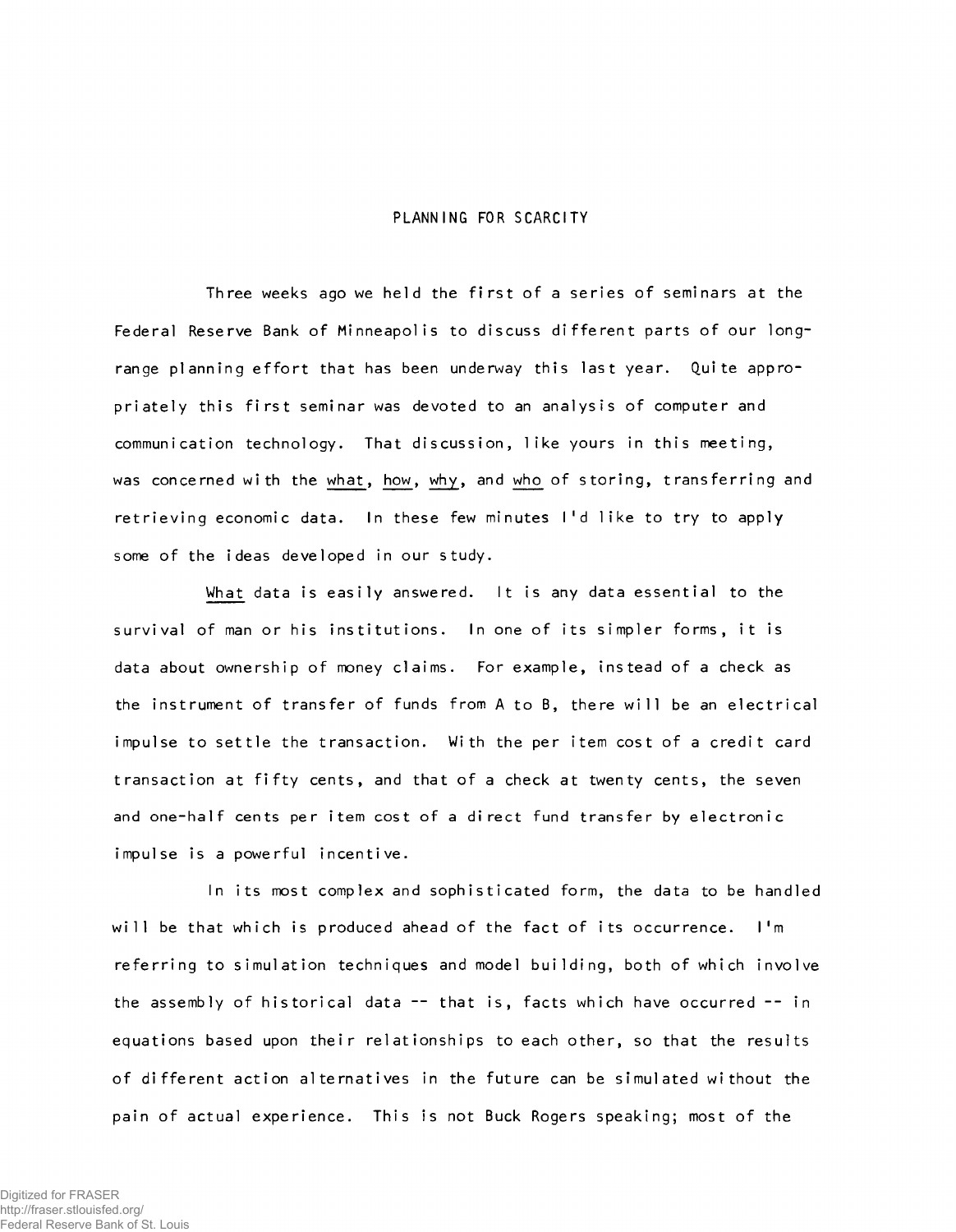great corporations of the world now use these techniques, whether it be to simulate the performance of a plane or a rocket, or to match different levels of supply and demand for their products. In the public sector, economic modeling is becoming increasingly sophisticated, and while we can't determine the alternatives for course correction as precisely and accurately as NASA can a space ship, we are making great strides.

Why is this important? It's because there now is a realization that actual experience is an extremely expensive teacher. And certainly it can no longer be our only teacher -- in fact, if we continue to rely on actual experience as the best teacher in approaching many of our social and economic problems, experience might very well turn out to be the last teacher we have. This is because for many of these there may be no second chance to try for **another answer.**

We have become a country of scarcities. Human talent, financial resources, and above all, time, are in short supply. There is simply not enough of any one of these to go around, and it makes little difference whether your example is the federal government, A T & T, the United Automobile Workers, or any of the fifty states. There is no U. S. institution that escapes the pinch. In fact, it is the one common assumption all projections for the next two decades agree upon.

**The kind of prodigal waste that the expanding physical fron tiers** permitted over much of our history was possible only because the supply of human and natural resources seemed limitless. The price of failure was low because it was regarded as an individual concern.

But we have been pinched in two ways. At the same time the physical frontier was slipping away, the institutions of our society were becoming a great deal more complicated. The investment in money, talent and time to make them work has been exploding, whether they are organized for public or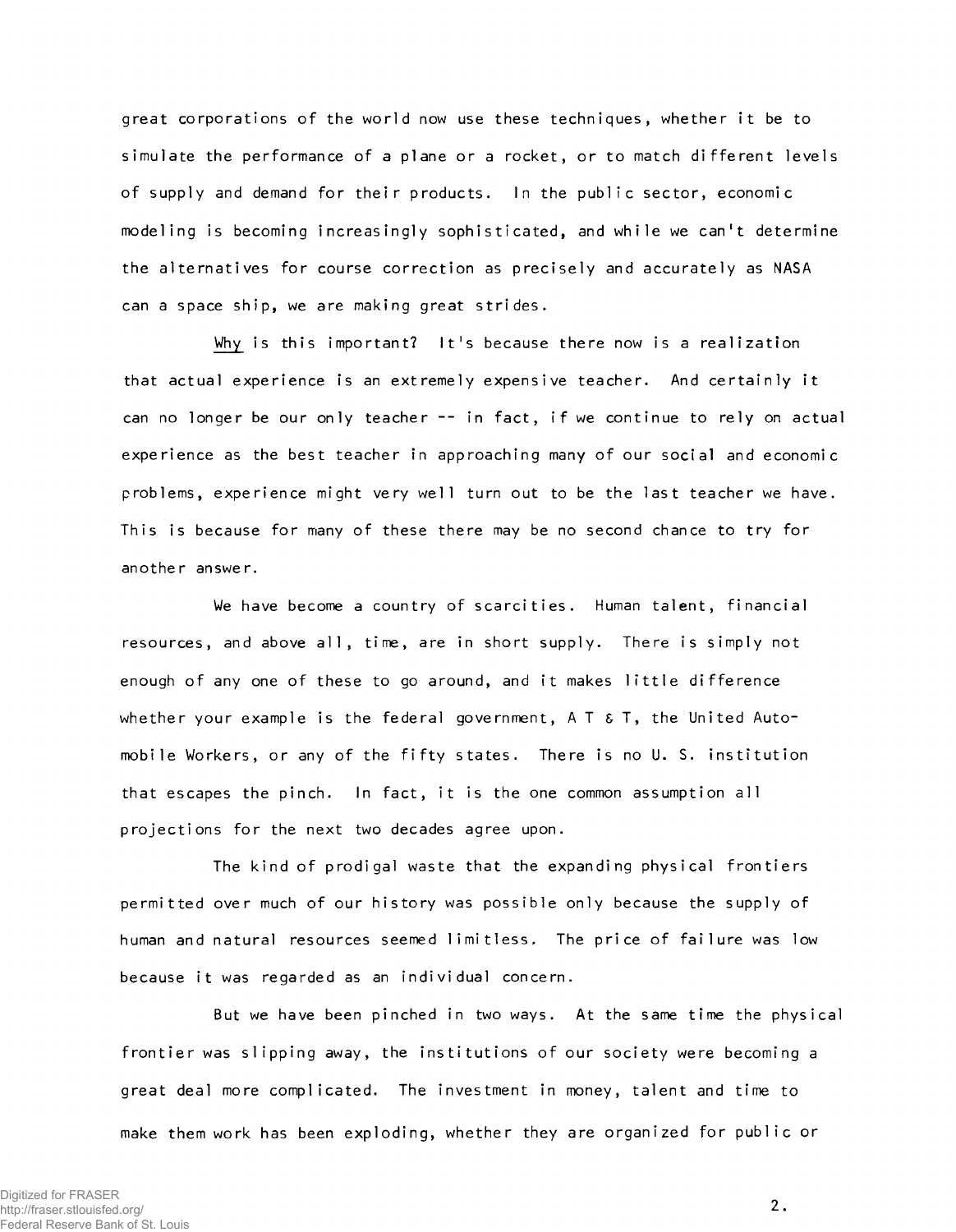private purposes. The price of failure started to climb years ago; much slower has come the public awareness that it pays part of that price, but it, too, is now rapidly increasing. Whether it be Penn Central in the private sector, or Vietnam in the public sector, everyone loses when management fails, and the losses cannot be made up.

How the data are to be handled has two aspects; solving the hardware problem, and the analysis of the cost/benefit factors. The first of these relates to the state of technology, which is very advanced, and which I do not understand at all. Sufficient perhaps to say that I have been convinced by a parade of experts from IBM, Honeywell, Control Data, the Bell Labs, and our own computer people that there exists the capability to do almost any**thing presently contemplated.**

Costs of the hardware can be enormous, though, so evaluation of the cost/benefit ratios is really the more important of the two prongs of the "How" inquiry. What information is to be gathered, and the uses to be made of it after it is in hand, should be the determinants of the investment in the system. There are now existing computer and communication mixes to serve almost every kind of a user.

The how problem is a people problem, and not a technological one. Matching the quality and skill of the computer technicians with the knowledge and motivation of the ultimate users of the data -- the people who must say "go/no go" on the basis of the data -- is an exceedingly difficult one, and is really where our energies have to be concentrated.

Who will use the data and for what purpose? I have offered one assumption with which few would quarrel -- namely, that we have been and will continue to be an economy of scarcities. There might be less agreement, but I think it no less defensible, on the second assumption  $-$  which is, that there are only two directions possible for human institutions: up and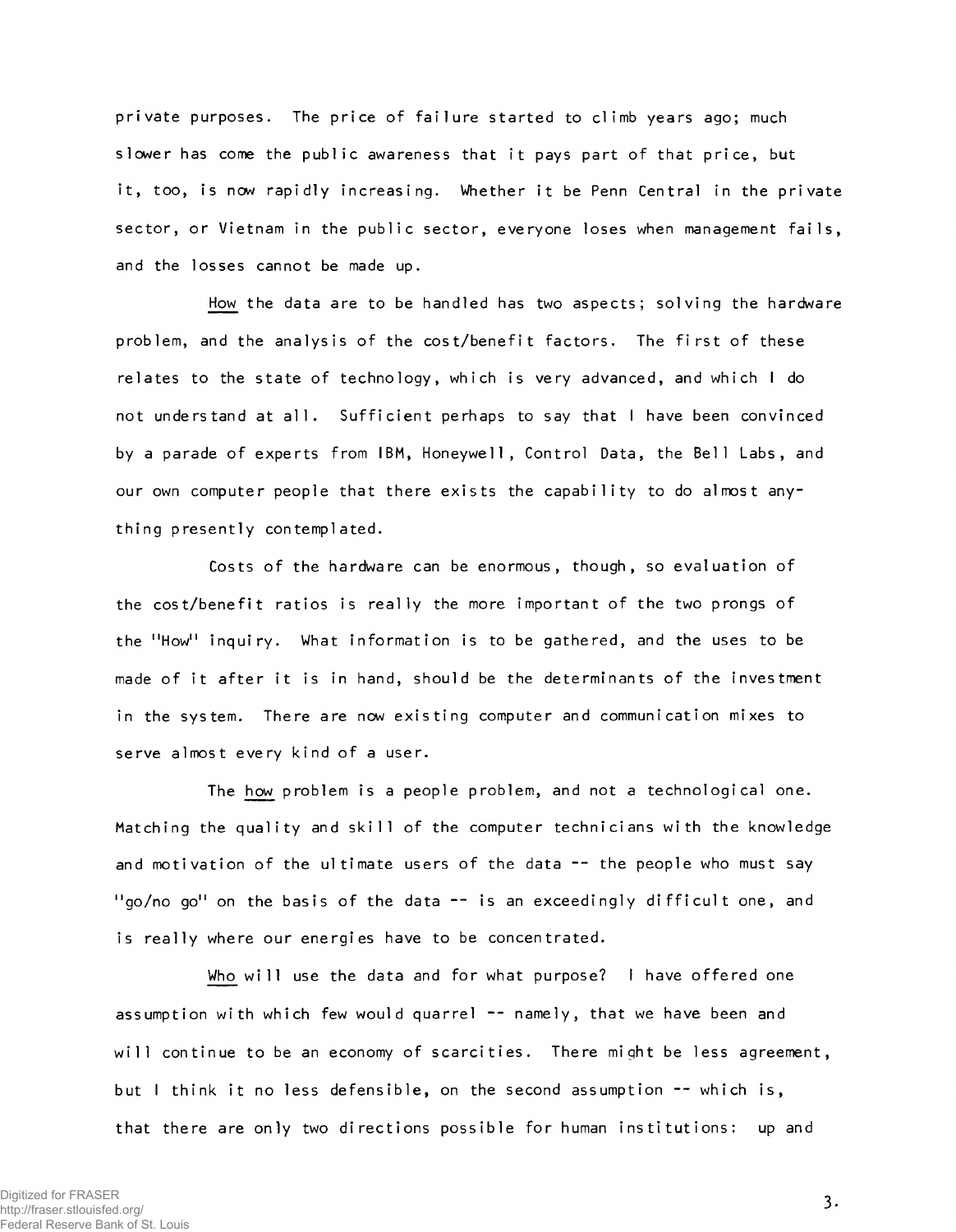**down. The re are no soci al and economi c vacuums** in which **forward mot i on can** be continued without effort, for friction operates as surely against governments and businesses as it does against matter. Not to consciously plan to move ahead toward defined objectives is to have unconsciously decided to fall behind.

There has to exist a set of objectives fairly well defined and agreed upon among the users of complex information systems. Unless these exist, marks on the wall and an abacus are enough. To design a computer system to serve conflicting objectives is not only impossible, but the attempt would be ruinously expensive. It is incumbent upon the leadership of the state, through whatever agency expressed, to decide what they want to be **informed about and for what reasons. Once defined, the matter of data** gathering becomes an essential supportive function for the people who must make the decisions necessary to the attainment of the objectives.

I lived in Montana much of my life and, like the late John Steinbeck, **I**, too, continue to have a love affair with Montana. But I have never been conscious of a sense of direction in the state. For many years it was a luxury the state could afford because it really didn't matter, given the wealth and relatively free access to the natural resources with which the good Lord had endowed the state. But I sense things are not all that well in Montana now. While the state fared better than some of the other areas of the district in the 1970 census data, it still suffered from net out-migration, and I suspect there has been a net upward shift in the age distribution.

**Further, the complaint is frequently voiced that Montana is a** capital exporting state in addition to a talent exporting one. On the public **side this is not true, because the balance of payments with the federal** government is a plus, rather than a minus, but I suspect it is true on the **private side. If it is, i t 's generally because the owners of that capital**

*k.*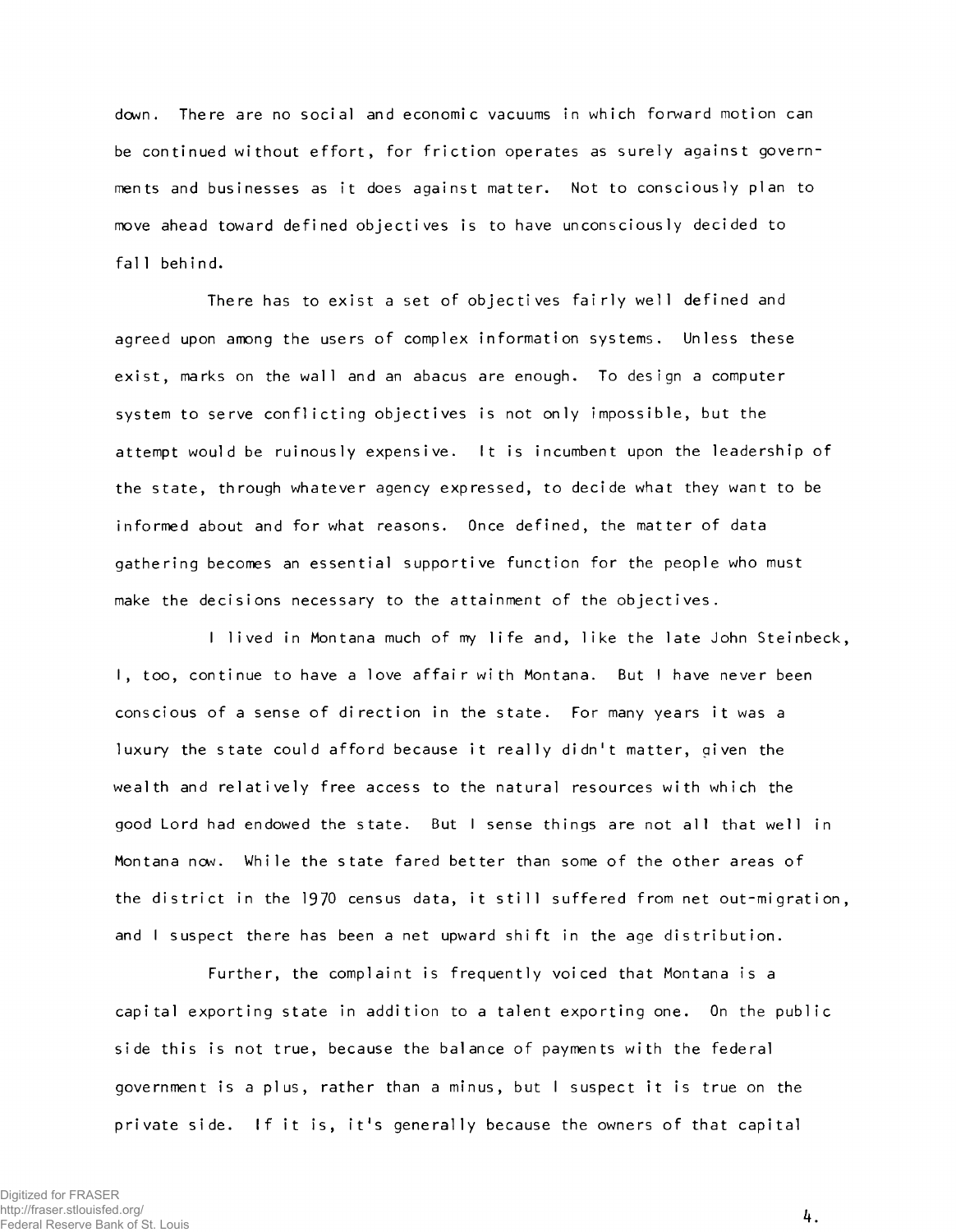believe it can be more profitably employed elsewhere. In our economy, attempts to curb the mobility of capital, like attempts to curb the movement of people, have a dismal record. Ecological equilibrium, the "balance of nature," has its social and economic counterpart; and artificially upsetting that balance can be just as disastrous to an economy as some of the biologic evils we have committed in the name of progress. In this sense, out-migration of capital, like out-migration of people, is no problem but a solution to underemployment of both. As long as we continue to be a scarcity economy, human and financial resources will flow where they can be most profitably employed.

I should know better at this point than to continue, but the spirit **of the early C h ristian martyrs is deep in the marrow of the Federal Reserve.** It seems to me the central issue for Montanans, the quality of life for the individual Montanan, is almost totally obscured by the smoke of the rhetoric **coming from the two extremes.**

At one end are those who extoll the virtues of the simple life Rousseau wrote about. These people, with apologies to Mr. Rousseau, we can call the Noble Savages. It is their ambition to perfect a delivery system for care packages, appropriately filled with money, from the more populated **areas, provided those delivering the packages don't stick around too long.**

At the other extreme are the neo-colonials. These, in the tradition of those from the Mother Country everywhere, view the states as a source of raw materials to be extracted from the soil, air, and water, as quickly and efficiently as possible with the aid of the natives enlisted one way or another. In the old days, the blessings of civilization were the rewards for the natives; neo-colonials now talk a great deal about progress. There is a satisfying ring **to both b lessin gs and progress, nearly everyone feels they are joined in a** noble undertaking, and it is easy to embarrass into silence --those who timidly ask what the future social and economic costs will be to those left behind.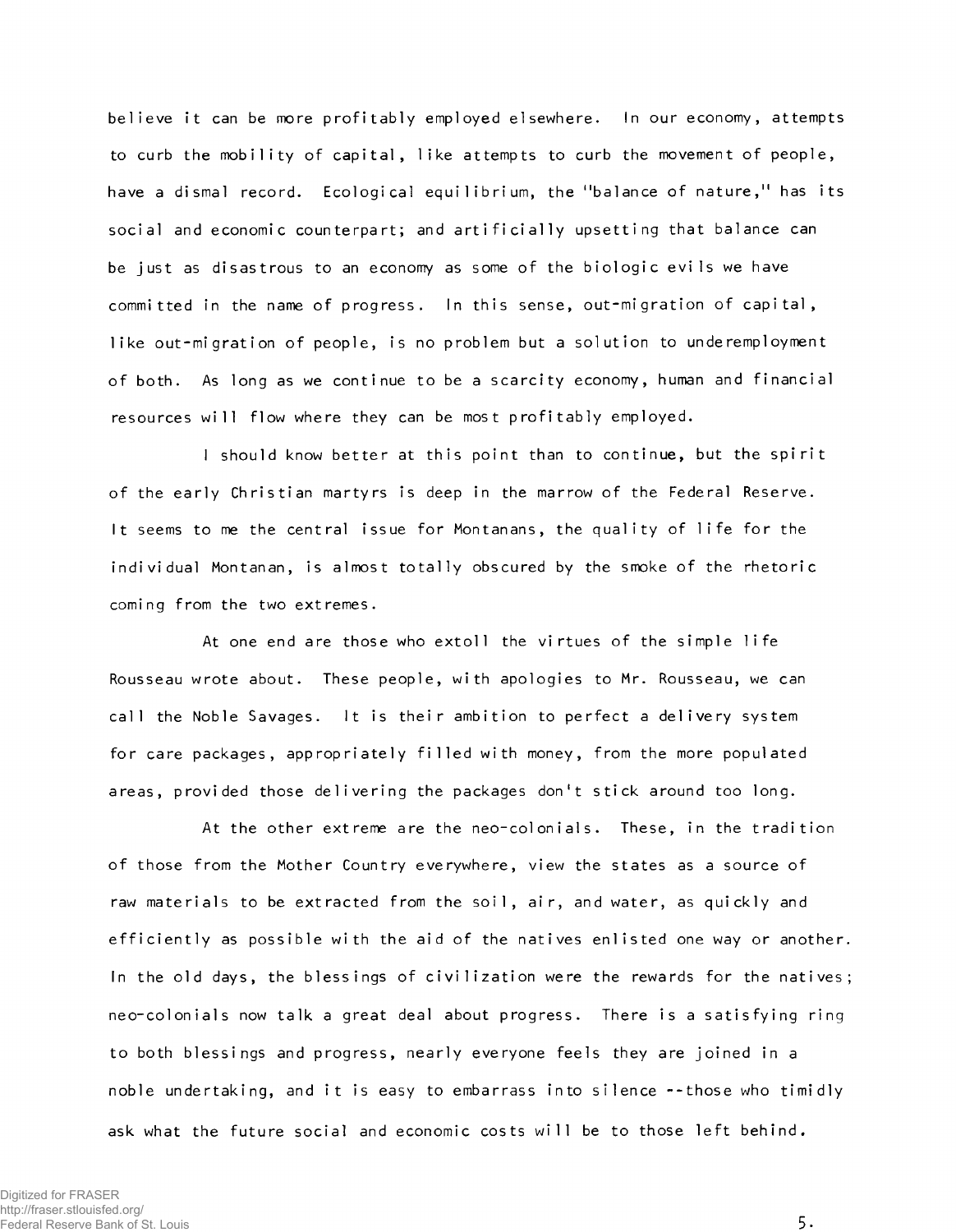Random non-growth, like random growth, is a luxury no one can afford. But we are stymied in varying degrees by the failure of information gathering and assimilation techniques in the public sector to keep up with the advancement of these techniques in the private sector. State and local government is the biggest business in Montana. The second I suspect is the federal government. Together, as I recall, they employ more people than agriculture in this state. There is little you can do about the federal government; there is a great deal you can do about state and local government. A definition of objectives and the tools to work with are starters.

Just one example. This session will be grappling with serious budgetary problems -- perhaps more serious than any of the last decade. National economic policies forced you out of national money markets for much of the biennium, so I suspect the backlog of public projects has awesome proportions. It also caused a shortfall in income tax collections, I suspect. How can a legislator possibly measure the cost/benefit ratios in appropriation measures -- the impact of tax proposals on the total economy of the state? The way since time immemorial in Montana has been to listen to various constituencies and their lobbyists, pitch the programs at what appears to be **the middle, and then wait for experience to judge the wisdom of the decision.** The power to tax is truly the power to destroy. How much better it would be to know within reasonable limits the objective impact of tax measures on different constituencies, and then tackle the political question in the full light of those facts. The Upper Midwest Research and Development Council, working with the University of Minnesota, and financed by a Ford Foundation grant, has been developing a computer program called RAFT to do just this. If they meet their scheduled targets, the Minnesota legislature this year will have access to an information system into which different patterns of taxation and rates could be plugged, and their consequences determined. At the heart of it

is computer capacity and techniques of a high order.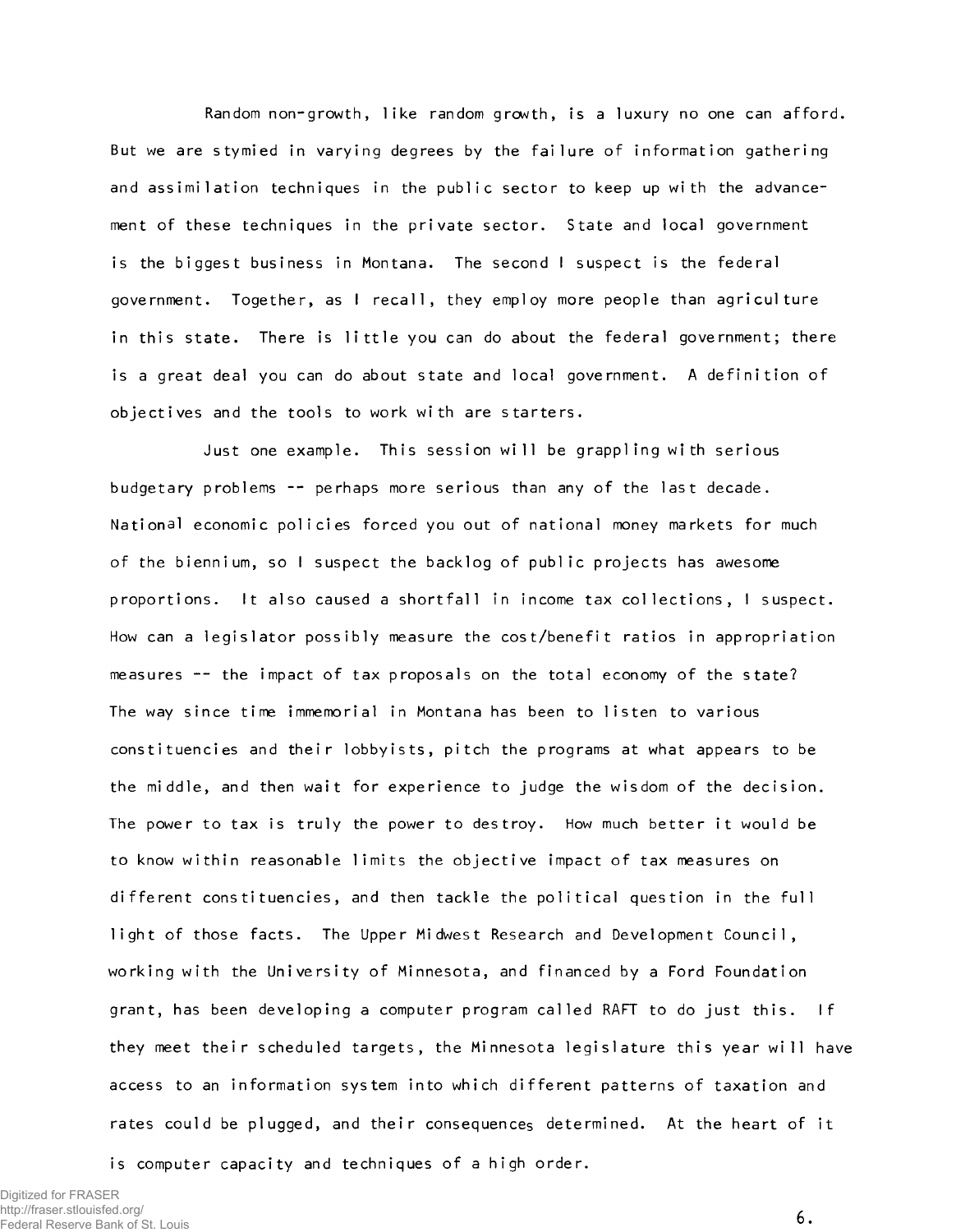Wi thout these, and the will to use them, the kinds of computer programs being developed in different parts of the world, and designed to make all kinds of human institutions, public and private, work better, cannot be **applied in Montana.**

Coordination among the users will be an exceedingly difficult political problem. When I reflect upon the Ninth Federal Reserve District, it is easy to despair. With 13% of the continental land area of the United **States, and only about 3***%* **of its population — and that concentrated in a** relatively few cities -- the Upper Midwest too often looks like a collection of warring city states. I am reminded of ancient Greece and its city states.

Efforts to unite Sioux Falls and Rapid City, or Billings and Great Falls, **to s i n g l e out j u s t two examples, in a common South Dakota or Montana cause** often seem to have little more success than efforts to get Sparta and Athens together. Add to the intercity rivalry, counties, school districts and other political subdivisions, plus the array of institutions and agencies on the state level, and the obstacles may seem insurmountable. Yet there are success s tories and places where public recognition of common self-interest have **united warring communities, inter-state authorities, metropolitan councils,** intra-state regional governments. There are examples to give us heart.

It certainly should be obvious there is not enough money and not enough talent to permit random expansion of computer facilities in this state or any other. Less obvious, but more fundamental, though, is the cost of the inevitable widening of the gap between the aspirations of the public for their government, and the capacity of that government to deliver.

I have talked excessively about the economic aspects of information systems. These may soon, for many information systems, be less important than the applications to education and health care. There is a real risk in